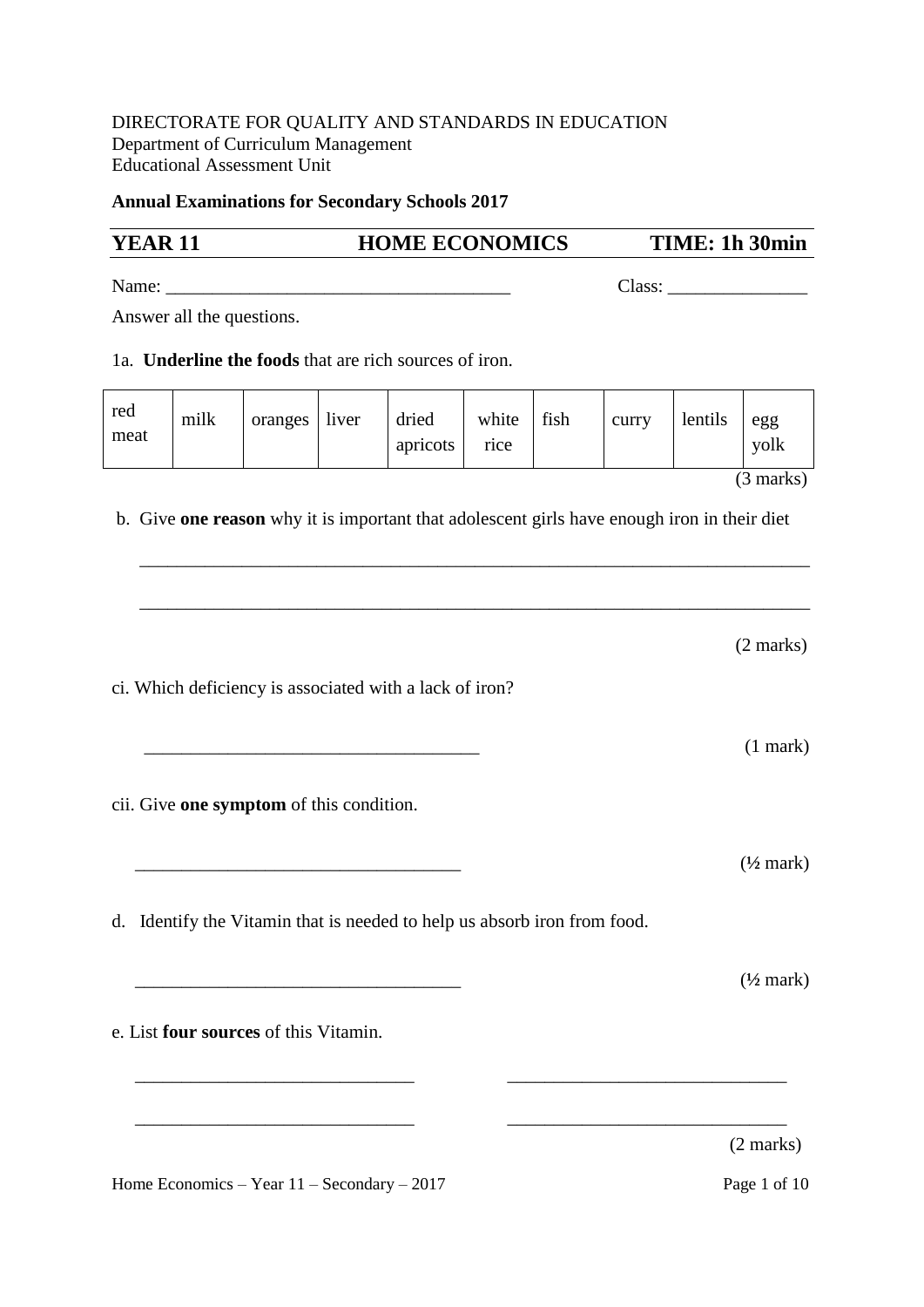|               | $\mathbf{i}$<br><u> 1989 - Jan James James James James James James James James James James James James James James James James J</u>                                                                                                 |
|---------------|--------------------------------------------------------------------------------------------------------------------------------------------------------------------------------------------------------------------------------------|
|               | $\rm ii)$                                                                                                                                                                                                                            |
|               |                                                                                                                                                                                                                                      |
|               | $\overline{\text{iii)}}$<br>$(3 \text{ marks})$                                                                                                                                                                                      |
| 2.            | Jennifer is six months pregnant. She has been advised to increase her intake of Fibre and                                                                                                                                            |
|               | Calcium rich foods.                                                                                                                                                                                                                  |
| a.            | List three good food sources of each of these nutrients.                                                                                                                                                                             |
|               | <b>Fibre</b>                                                                                                                                                                                                                         |
|               | <u> 1989 - Johann John Stone, markin amerikan basal dan berkembang di banyak di banyak di banyak di banyak di banyak di banyak di banyak di banyak di banyak di banyak di banyak di banyak di banyak di banyak di banyak di bany</u> |
|               |                                                                                                                                                                                                                                      |
|               | (3 marks)                                                                                                                                                                                                                            |
|               |                                                                                                                                                                                                                                      |
|               | b. Explain why Jennifer needs these nutrients especially now that she is pregnant.                                                                                                                                                   |
|               | <b>Fibre</b>                                                                                                                                                                                                                         |
|               |                                                                                                                                                                                                                                      |
|               |                                                                                                                                                                                                                                      |
|               |                                                                                                                                                                                                                                      |
|               | Calcium                                                                                                                                                                                                                              |
|               |                                                                                                                                                                                                                                      |
|               |                                                                                                                                                                                                                                      |
|               | $(2, 2 \text{ marks})$                                                                                                                                                                                                               |
| $C_{\bullet}$ | Jennifer needs to avoid certain foods which are not beneficial to the unborn child.                                                                                                                                                  |
|               | Name five such foods.                                                                                                                                                                                                                |
|               |                                                                                                                                                                                                                                      |
|               |                                                                                                                                                                                                                                      |
|               | $(2\frac{1}{2}$ marks)                                                                                                                                                                                                               |
|               |                                                                                                                                                                                                                                      |

f. Suggest **three ways** of conserving this Vitamin when buying, preparing and cooking food.

Page 2 of 10 Home Economics – Year 11 – Secondary – 2017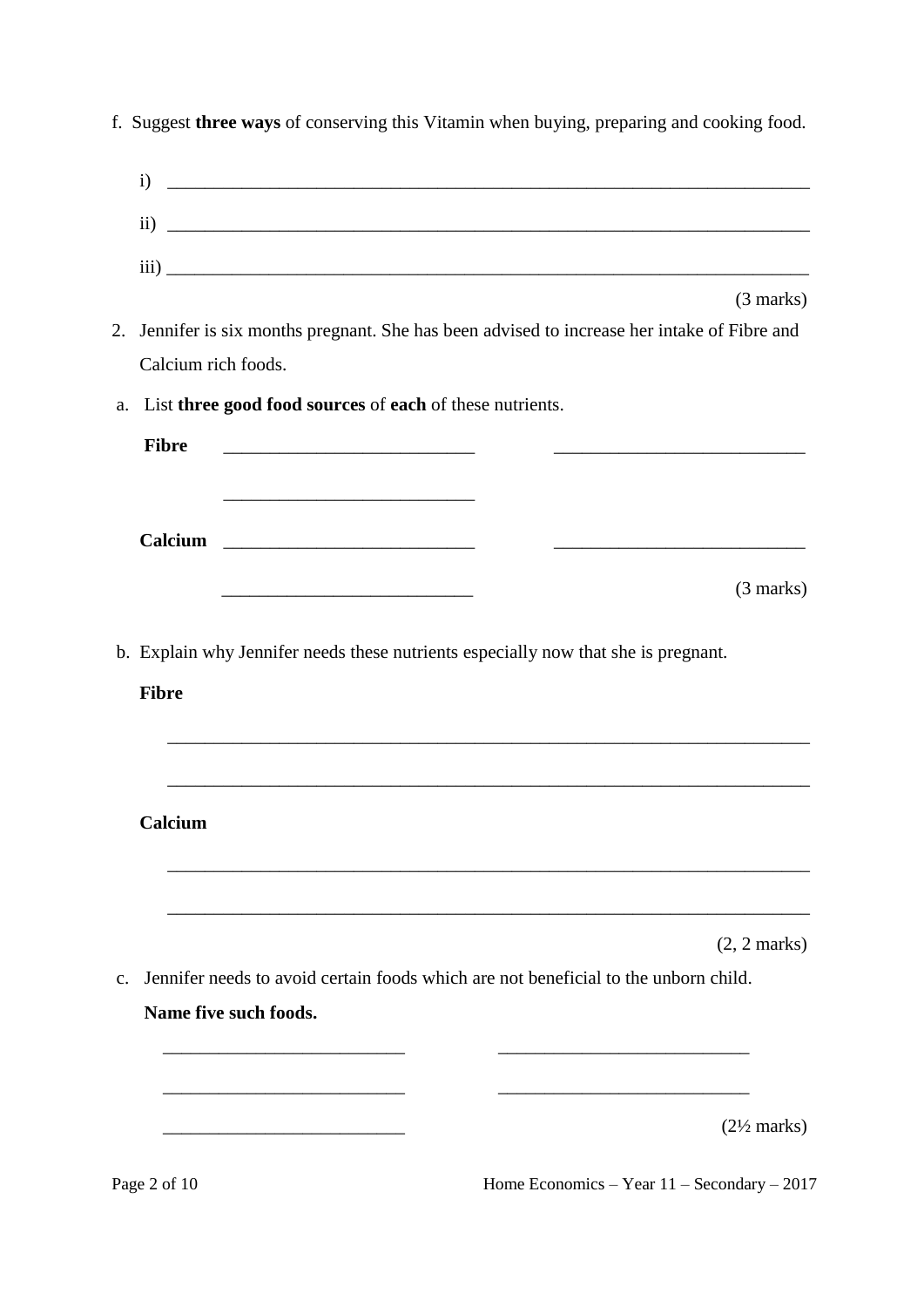3a **Modify the Chicken & Mushroom Pie recipe** to make it suitable for a friend who is on a lactose-free diet.

| <b>Original Recipe</b>    | <b>Modified Recipe</b> |  |
|---------------------------|------------------------|--|
| • 200g short crust pastry |                        |  |
| • 200g cooked chicken     |                        |  |
| • 100g mushrooms          |                        |  |
| • 1 onion                 |                        |  |
| $\bullet$ 15 g butter     |                        |  |
| $\bullet$ 125ml milk      |                        |  |
| • 15g butter              |                        |  |
| • 15g plain flour         |                        |  |

(4 marks)

b You will be preparing the modified recipe when your friend comes over for lunch. Suggest a suitable starter and dessert you would serve with the pie, giving **two reasons for your choice of dishes.**

|  | $(2, 4 \text{ marks})$ |
|--|------------------------|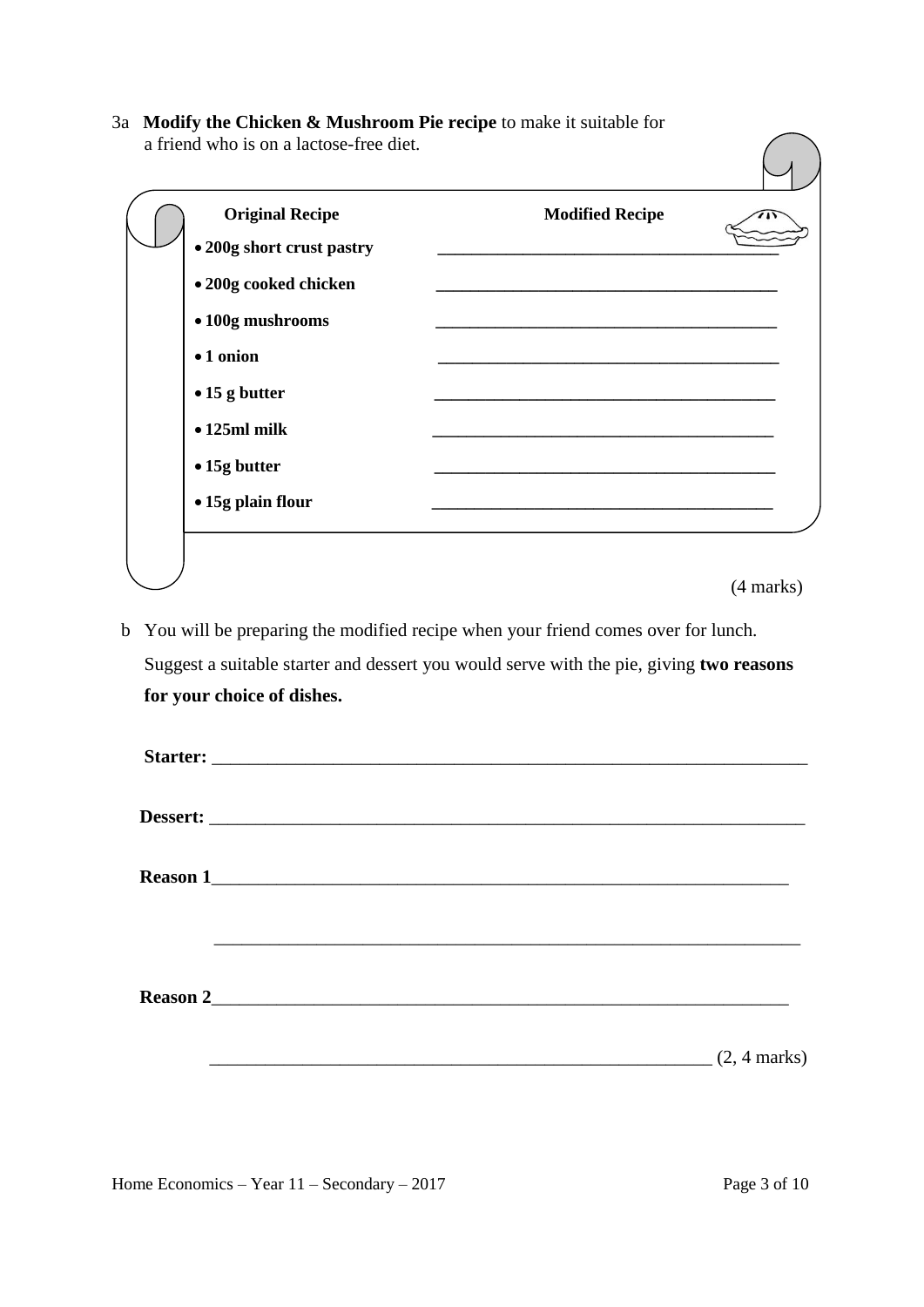- c A piece of the pie was left over. Give **two suggestions** how would you store it for future use.
- $\bullet$   $\_\_$

(2 marks)

4a. John is fifty-two-years old. He is a company director. He spends long hours working on the computer. John is a smoker. He usually eats ready-made foods at lunch time. The doctor has just told John he has high blood pressure.

 **Fill in the web diagram** with risk factors that may have contributed to John's high blood pressure.



(5 marks)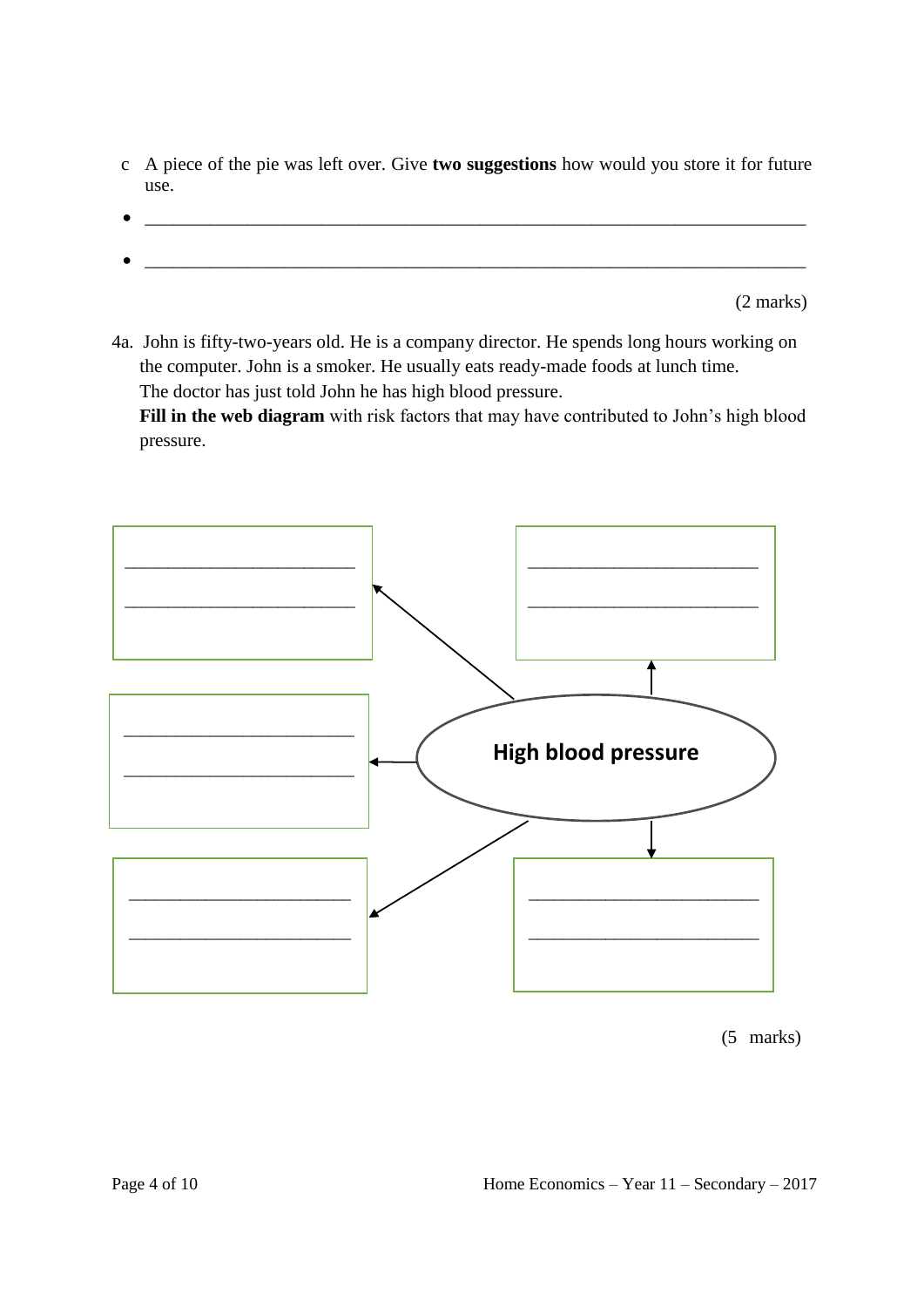| pressure under control.                                                                                                       |                      |
|-------------------------------------------------------------------------------------------------------------------------------|----------------------|
|                                                                                                                               |                      |
|                                                                                                                               |                      |
|                                                                                                                               |                      |
|                                                                                                                               | (4 marks)            |
| ci. Choose a dish that John could take with him to work as a packed lunch.                                                    |                      |
|                                                                                                                               | $(\frac{1}{2}$ mark) |
| cii. Give a reason for your choice of dish.                                                                                   |                      |
| and the control of the control of the control of the control of the control of the control of the control of the              |                      |
|                                                                                                                               | $(2 \text{ marks})$  |
| 5a. The microwave oven is an important appliance in the modern kitchen.<br>Identify three different uses of a microwave oven. |                      |
|                                                                                                                               |                      |
|                                                                                                                               | $(3 \text{ marks})$  |
| List four important points one would need to consider before purchasing a microwave<br>oven.                                  |                      |
|                                                                                                                               |                      |
|                                                                                                                               |                      |
| <u> 1989 - Johann Barbara, marka a shekara tsa 1989 - An tsa 1989 - An tsa 1989 - An tsa 1989 - An tsa 1989 - An</u>          |                      |
|                                                                                                                               | (4 marks)            |

b. Suggest **four changes** John must make to his dietary habits to help him keep his blood

Home Economics – Year  $11$  – Secondary – 2017 Page 5 of 10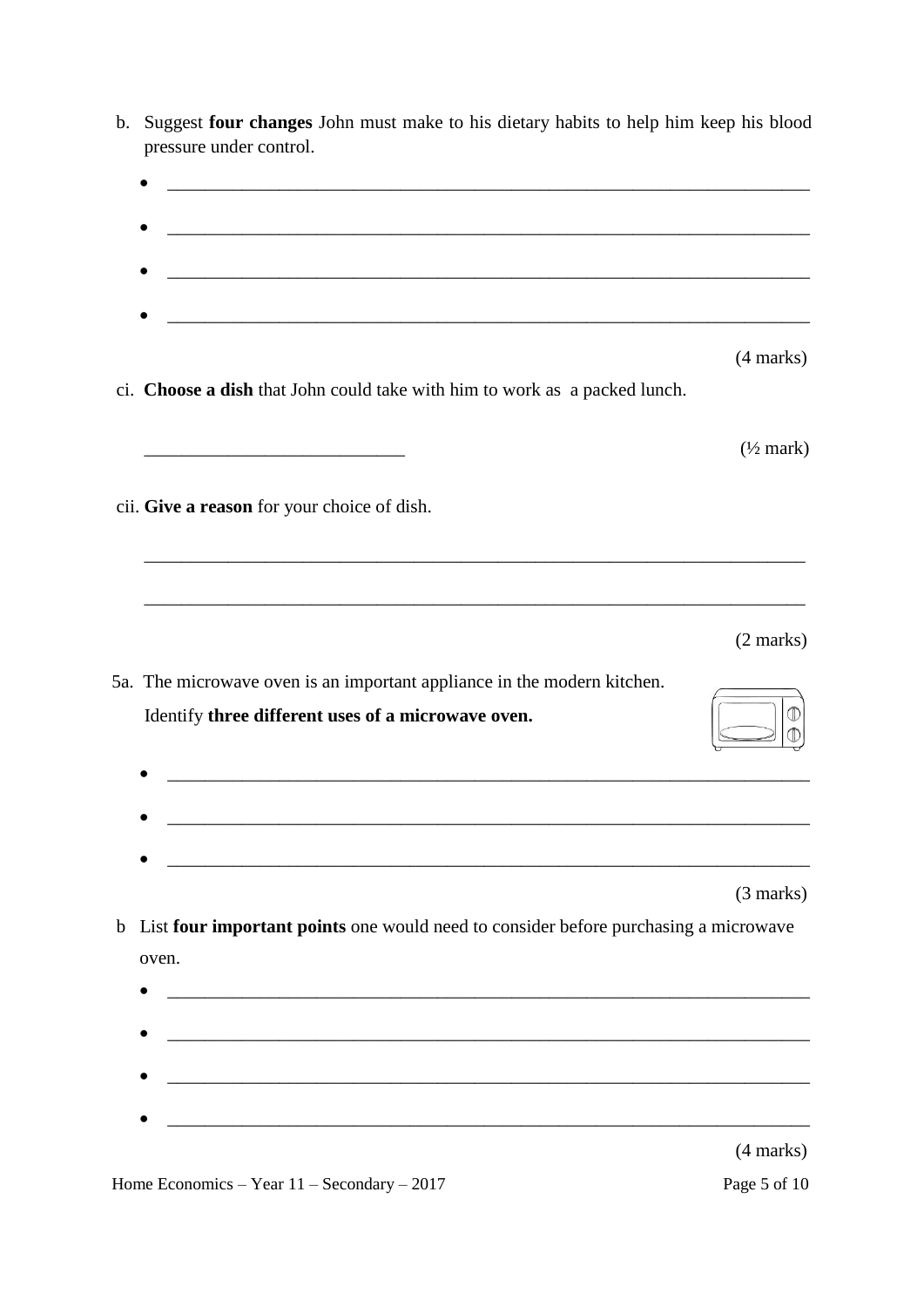- cGive **two suggestions** on how the microwave oven can be used safely.
	-

(2 marks)

- 6 One of your school friends is feeling stressed out. Soon she will be sitting for some important exams. Recently, one of her grandparents has passed away. a. Suggest **three things she can do** to minimise her stress.  $\bullet$   $\overbrace{\phantom{xx}$   $\phantom{xx}$   $\phantom{xx}$   $\phantom{xx}$   $\phantom{xx}$   $\phantom{xx}$   $\phantom{xx}$   $\phantom{xx}$   $\phantom{xx}$   $\phantom{xx}$   $\phantom{xx}$   $\phantom{xx}$   $\phantom{xx}$   $\phantom{xx}$   $\phantom{xx}$   $\phantom{xx}$   $\phantom{xx}$   $\phantom{xx}$   $\phantom{xx}$   $\phantom{xx}$   $\phantom{xx}$   $\phantom{xx}$   $\phantom{xx}$   $\phantom{xx$ 
	- (3 marks)

b **Identify three ways how you can** help your friend who is in this difficult situation

 $\bullet$   $\overbrace{\phantom{xx}$   $\phantom{xx}$   $\phantom{xx}$   $\phantom{xx}$   $\phantom{xx}$   $\phantom{xx}$   $\phantom{xx}$   $\phantom{xx}$   $\phantom{xx}$   $\phantom{xx}$   $\phantom{xx}$   $\phantom{xx}$   $\phantom{xx}$   $\phantom{xx}$   $\phantom{xx}$   $\phantom{xx}$   $\phantom{xx}$   $\phantom{xx}$   $\phantom{xx}$   $\phantom{xx}$   $\phantom{xx}$   $\phantom{xx}$   $\phantom{xx}$   $\phantom{xx$ 

(3 marks)

- c **Give four ways how** teenagers can manage to avoid stress.
	- $\overline{\phantom{a}}$  , and the contribution of the contribution of the contribution of the contribution of the contribution of the contribution of the contribution of the contribution of the contribution of the contribution of the  $\bullet$   $\_$ (4 marks)
- d **List four persons** who can help teenagers going through a stressful time.

\_\_\_\_\_\_\_\_\_\_\_\_\_\_\_\_\_\_\_\_\_\_\_\_\_\_\_\_\_\_\_ \_\_\_\_\_\_\_\_\_\_\_\_\_\_\_\_\_\_\_\_\_\_\_\_\_\_\_\_\_\_\_

\_\_\_\_\_\_\_\_\_\_\_\_\_\_\_\_\_\_\_\_\_\_\_\_\_\_\_\_\_\_\_ \_\_\_\_\_\_\_\_\_\_\_\_\_\_\_\_\_\_\_\_\_\_\_\_\_\_\_\_\_\_\_

Page 6 of 10  $\mu$  Home Economics – Year 11 – Secondary – 2017 (2 marks)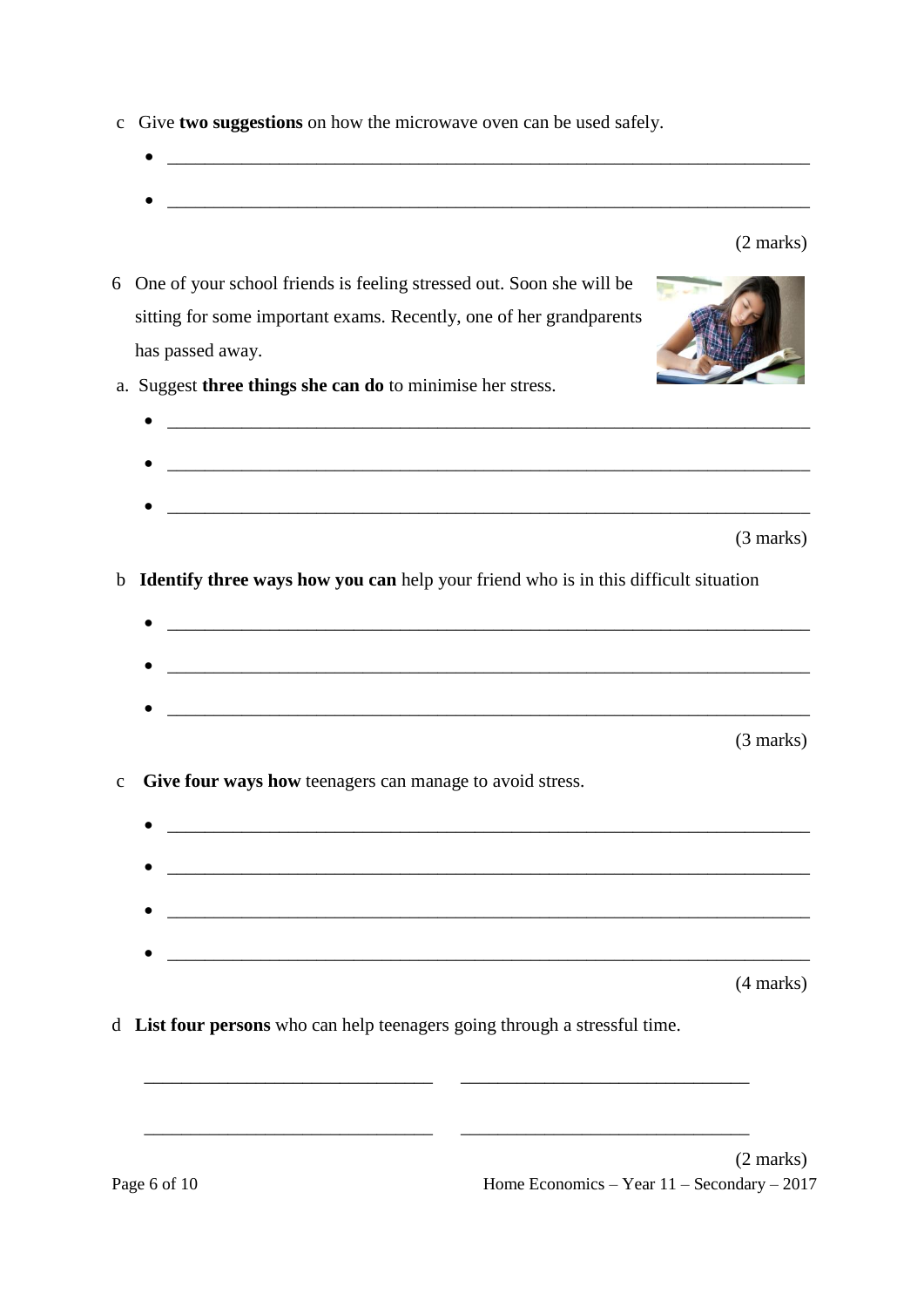7 a.These symbols were found on a toy label, what do they mean?



(2 marks)

 b.Children learn through play and that is why toys are so important in a child's life.

Suggest **one play activity** that can be related to each of the following:



| <b>Social Play</b> | <b>Creative Play</b> | <b>Physical Play</b> | <b>Imaginative Play</b> |
|--------------------|----------------------|----------------------|-------------------------|
|                    |                      |                      |                         |
|                    |                      |                      |                         |

(4 marks)

c.List **four important points** you would keep in mind when choosing a toy for a three-year-old child.

| $\bullet$ |  |
|-----------|--|
|           |  |
|           |  |
|           |  |
|           |  |
|           |  |

(4 marks)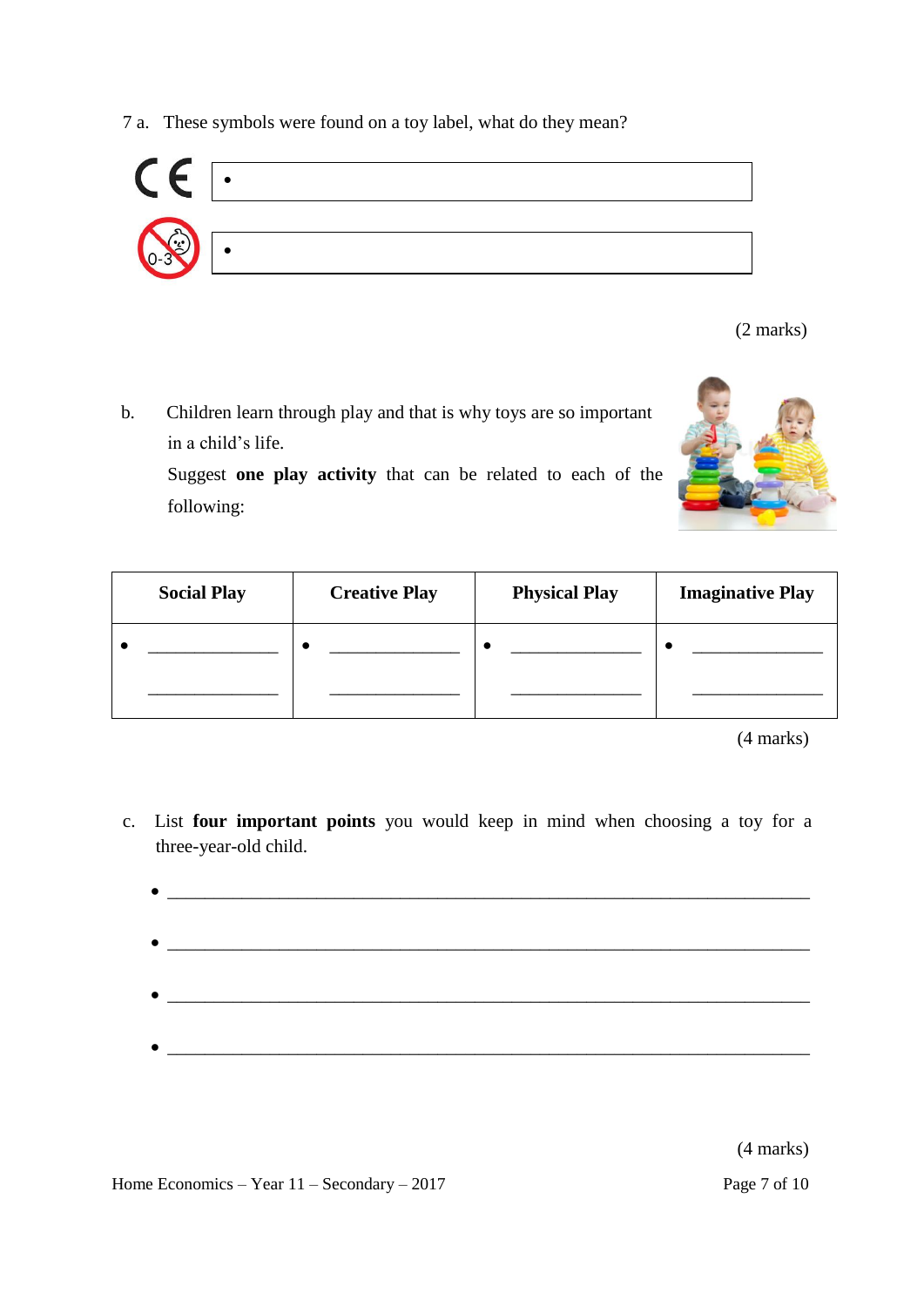d.The following educational toys are suitable for the indicated age groups. Give a reason to validate the suitability of each toy.

| <b>Age-Group</b>   | <b>Suggested Toy</b>              | <b>Reason</b> |
|--------------------|-----------------------------------|---------------|
| $3 - 6$ months old | rattle<br>$\bullet$               | $\bullet$     |
| 1 year-old         | soft toy<br>$\bullet$             | $\bullet$     |
| 3 year-old         | colour matching game<br>$\bullet$ | $\bullet$     |
| 5 year-old         | jigsaw puzzle<br>$\bullet$        | $\bullet$     |

(4 marks)

8a. Peter and Diane are planning to get married. They are considering getting a home of their own. They have three options. **Name them**.

| <b>Option 1</b> |                        |
|-----------------|------------------------|
| Option 2        |                        |
| Option 3        | $(1\frac{1}{2}$ marks) |

b. Select **one option** and give **one advantage** and **one disadvantage** of the option chosen.

| Option |  |                     |
|--------|--|---------------------|
|        |  |                     |
|        |  |                     |
|        |  |                     |
|        |  | $(2 \text{ marks})$ |

Page 8 of 10 Home Economics – Year 11 – Secondary – 2017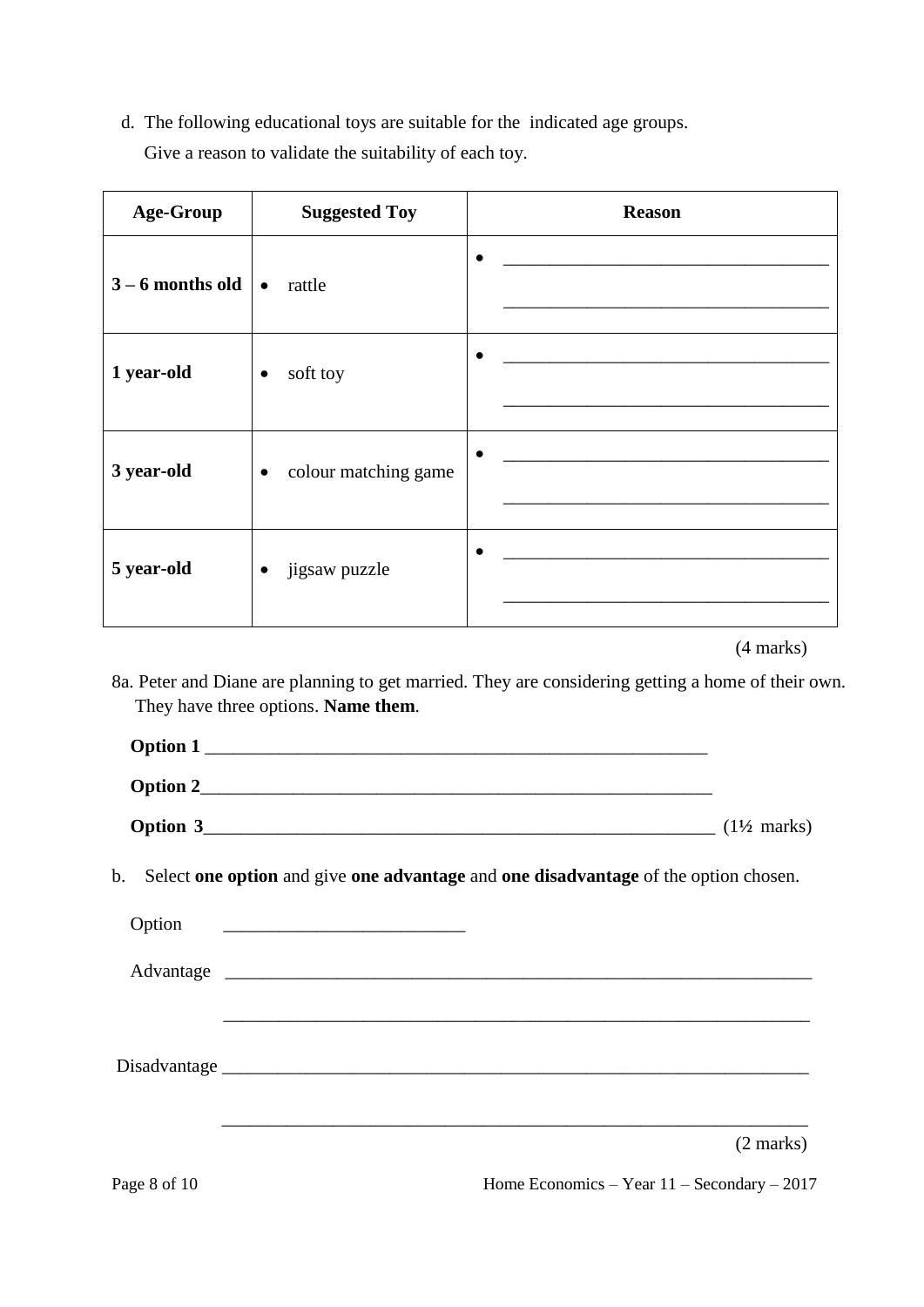- c. Peter and Diane need to know what is available on the market. Mention **four ways they can acquire the information they need.**
	- $\bullet$   $\hspace{0.2cm}$   $\hspace{0.2cm}$   $\hspace{0.2cm}$   $\hspace{0.2cm}$   $\hspace{0.2cm}$   $\hspace{0.2cm}$   $\hspace{0.2cm}$   $\hspace{0.2cm}$   $\hspace{0.2cm}$   $\hspace{0.2cm}$   $\hspace{0.2cm}$   $\hspace{0.2cm}$   $\hspace{0.2cm}$   $\hspace{0.2cm}$   $\hspace{0.2cm}$   $\hspace{0.2cm}$   $\hspace{0.2cm}$   $\hspace{0.2cm}$  \_\_\_\_\_\_\_\_\_\_\_\_\_\_\_\_\_\_\_\_\_\_\_\_\_\_\_\_\_\_\_\_\_\_\_\_\_\_\_\_\_\_\_\_\_\_\_\_\_\_\_\_\_\_\_\_\_\_\_\_\_\_  $\bullet$   $\overbrace{\phantom{xxxxx}}$  $\bullet$  . The contract of the contract of the contract of the contract of the contract of the contract of the contract of

(2 marks)

d. They are very anxious to find the location they would like their home to be in.

Which **six points** must they keep in mind when choosing the location they are looking for?

| $\bullet$ |                                                           |             |
|-----------|-----------------------------------------------------------|-------------|
|           |                                                           |             |
|           |                                                           |             |
| $\bullet$ | <u> 1989 - John Stein, Amerikaansk politiker (* 1958)</u> |             |
|           |                                                           |             |
| ٠         |                                                           |             |
|           |                                                           |             |
|           |                                                           |             |
| $\bullet$ |                                                           |             |
|           |                                                           |             |
| $\bullet$ |                                                           |             |
|           |                                                           |             |
|           |                                                           |             |
| $\bullet$ |                                                           | $(6$ marks) |